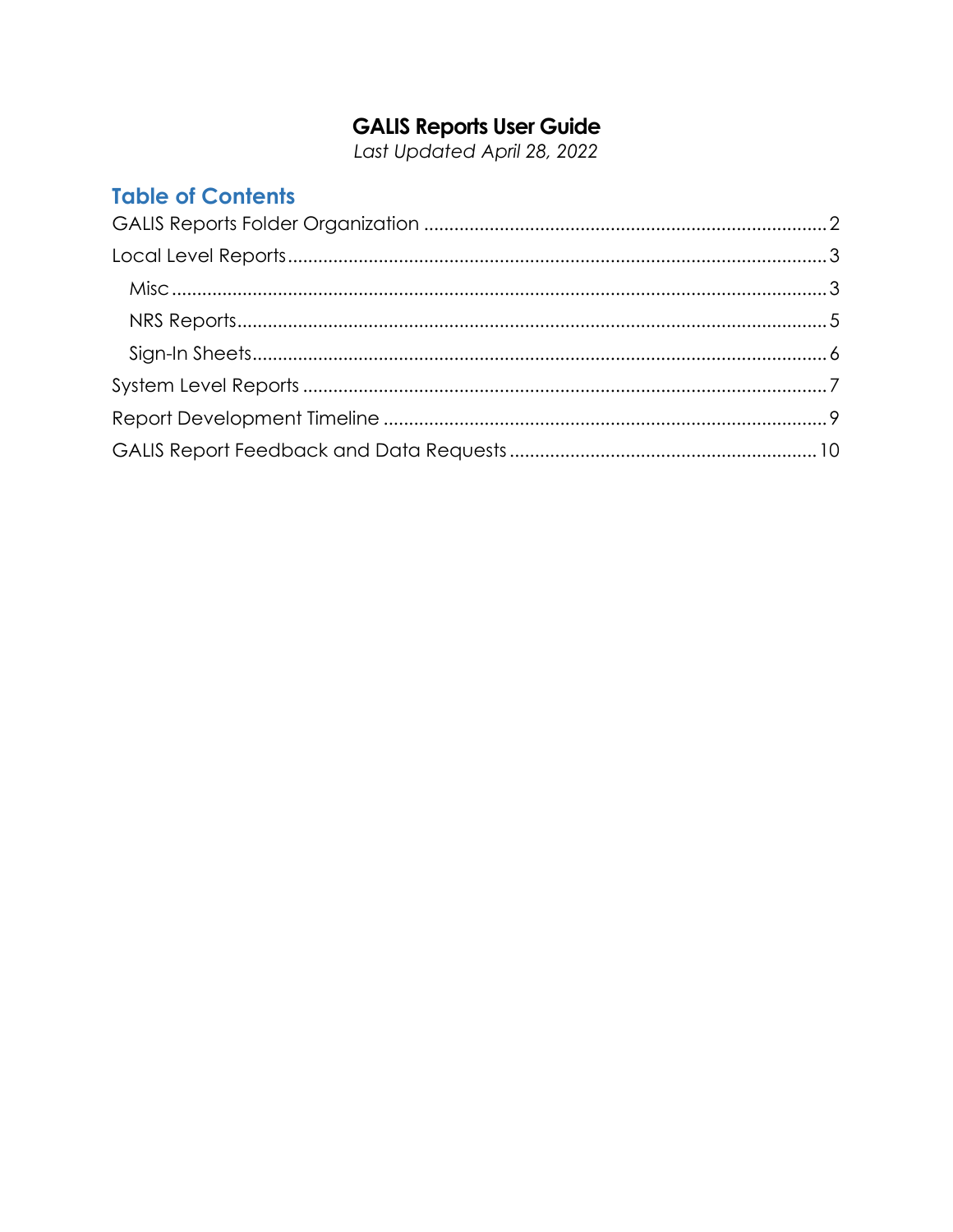## <span id="page-1-0"></span>**GALIS Reports Folder Organization**



- **Local Level**: This folder contains local program reports that can be run by fiscal year for each program. The Local Level folder contains three subfolders.
	- o **Misc**: This sub-folder contains local program reports that are not NRS reports or sign-in sheets.
	- o **NRS Reports**: This sub-folder contains local versions of federally required NRS reports that can be run by fiscal year for each program.
	- o **Sign-In Sheets**: This sub-folder contains sign-in sheets that local programs use for taking attendance.
- **System Level**: This folder contains state-level reports that can be run by fiscal year for the entire state.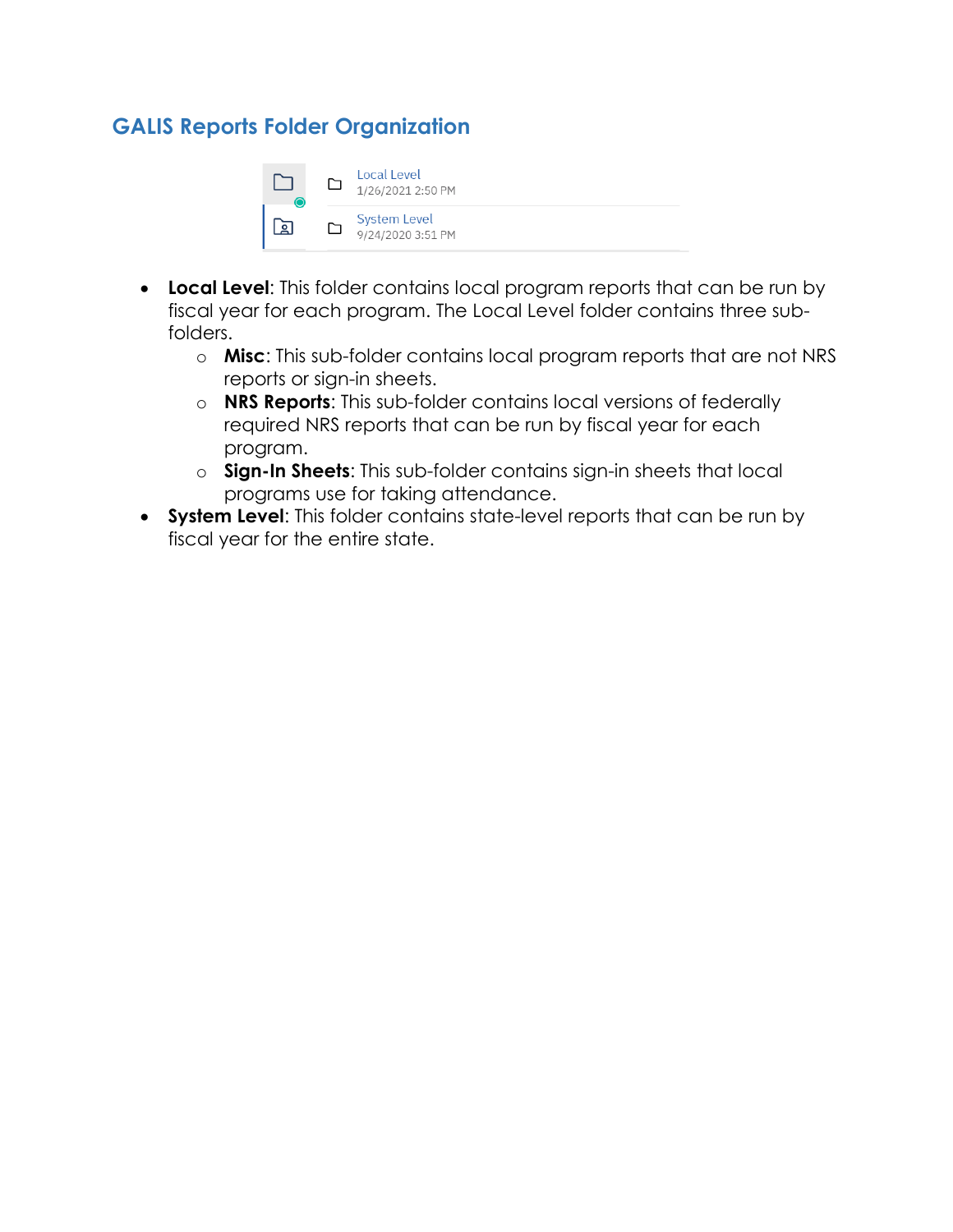# <span id="page-2-0"></span>**Local Level Reports**



The following reports are available as of the latest publication date of the user guide.

#### <span id="page-2-1"></span>**Misc**

| Report<br><b>Number</b> | <b>Report Name</b>                                                                    | <b>Description</b>                                                                                                                                                                                                                                                                                                                                                                                                                                                                        |
|-------------------------|---------------------------------------------------------------------------------------|-------------------------------------------------------------------------------------------------------------------------------------------------------------------------------------------------------------------------------------------------------------------------------------------------------------------------------------------------------------------------------------------------------------------------------------------------------------------------------------------|
| AEL0191                 | <b>Post-Test Tracker:</b><br><b>Most Recent Tests</b>                                 | Provides a list of NRS students with their most recent<br>test information, hours, and EFL by instructor. Use this<br>report to help identify students who may be ready<br>to post-test.                                                                                                                                                                                                                                                                                                  |
| <b>AEL0011</b>          | <b>Student</b><br><b>Attendance</b><br>Hours: by<br>Instructor, Class,<br>and Student | Provides a list of all students with at least 0.25 hours<br>by instructor and class with their hours, last date of<br>attendance, and pre- and post-test status. The All<br>Instructors drilldown page provides a breakdown of<br>enrollment by ABE, ESL, and students who do not<br>have a pre-test. The All Students drilldown page<br>provides a list of students by total attendance hours<br>in GALIS. Use this report to monitor enrollment and<br>identify students for follow-up. |
| <b>AEL0298</b>          | <b>Student Contact</b><br>Information by<br>Instructor                                | Provides the name, phone, email, and address<br>information for students who have been assigned to<br>a class(es). Use this report to follow up with students<br>in your program. Note: AdultOnlineREG@tcsg.edu is<br>the default email address if the student does not<br>provide one in the online registration form and<br>should not be used to contact students.                                                                                                                     |
| <b>AEL0003</b>          | <b>Students with 0.25</b><br>Hours, No Pre-Test<br>by Org                             | Provides a list of student IDs and hours for those who<br>do not have a pre-test. Use this report to ensure<br>students have valid pre-tests. If students have more<br>than 12 hours and no pre-test, ensure the student's<br>provisional EFL information is entered in GALIS.                                                                                                                                                                                                            |
| <b>AEL7001</b>          | <b>All Student</b><br>Contact<br><b>Information</b>                                   | Provides the name, phone, email, address, sex, date<br>of birth, institutional use fields, and hours for students<br>who have 0.25 hours and contact information in<br>GALIS. Use this report to sort by different variables<br>and follow up with students. Note:<br>AdultOnlineREG@tcsg.edu is the default email<br>address if the student does not provide one in the<br>online registration form and should not be used to<br>contact students.                                       |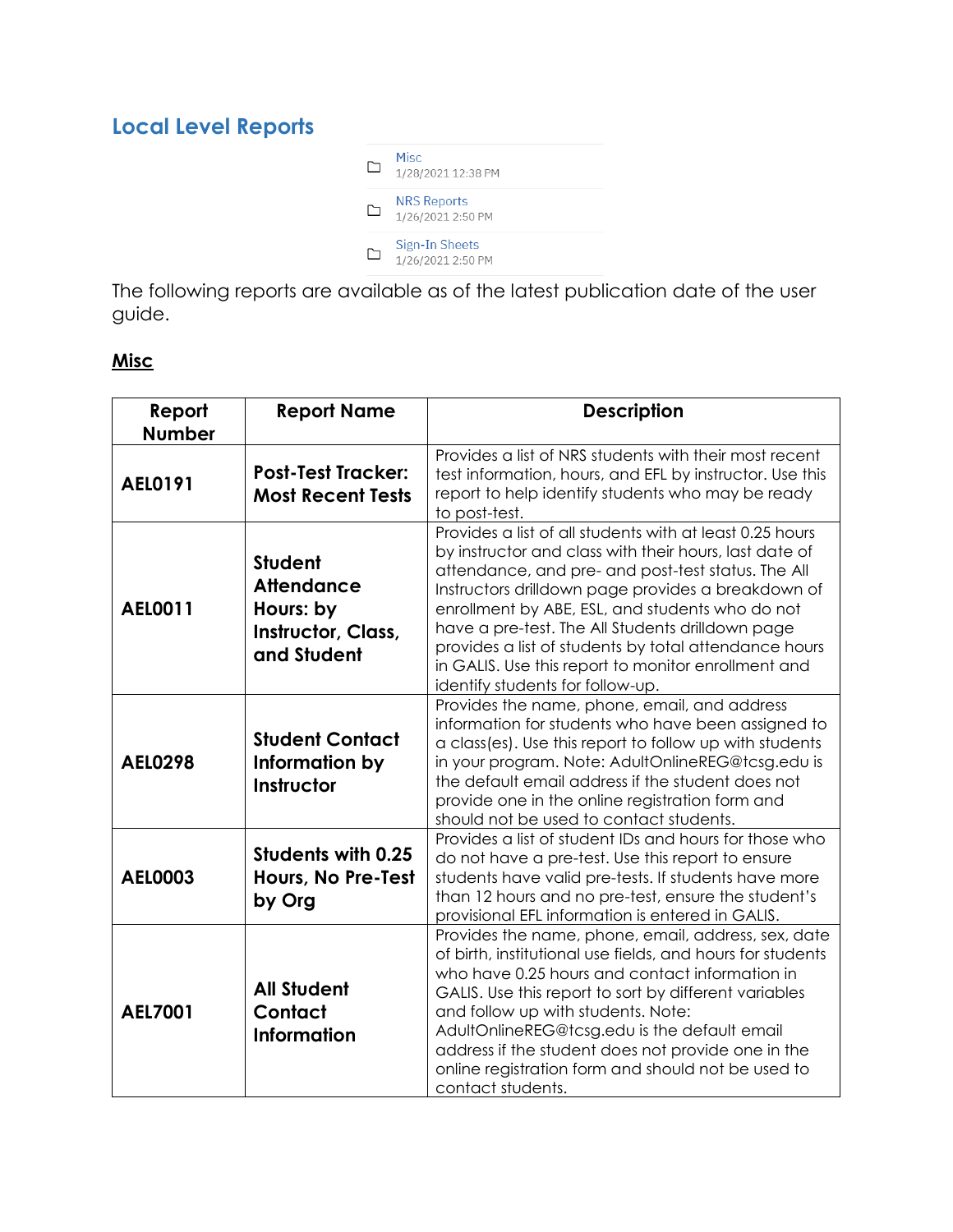| Report<br><b>Number</b> | <b>Report Name</b>                                                                 | <b>Description</b>                                                                                                                                                                                                                                                                                                                                                                      |
|-------------------------|------------------------------------------------------------------------------------|-----------------------------------------------------------------------------------------------------------------------------------------------------------------------------------------------------------------------------------------------------------------------------------------------------------------------------------------------------------------------------------------|
| <b>AEL7002</b>          | <b>IET Enrollment and</b><br><b>Credentials Local</b>                              | Provides a list of IETs by CRN. Page 1 provides a<br>count of students, credentials earned, and students<br>earning credentials by IET and overall. When you<br>click each CRN, the report provides a list of students<br>and credentials they have earned. Use this report to<br>monitor IET enrollment and credential attainment.                                                     |
| <b>AEL7004</b>          | <b>Staff Professional</b><br>Development<br><b>Hours by Local</b><br>Program       | Provides a list of staff members with professional<br>development hours entered. When you click each<br>staff ID, the report provides a list of professional<br>development attended. Use this report to monitor<br>accumulated staff professional development hours.                                                                                                                   |
| <b>AEL7005</b>          | <b>Staff Professional</b><br>Development<br>Opportunity by<br><b>Local Program</b> | Provides a list of professional development events<br>for each fiscal year with dates, state vs. local,<br>number of attendees, and total hours. When you<br>click each CRN, the report provides a list of<br>attendees for each event. Use this report to monitor<br>what professional development has been entered<br>into GALIS at the state and local level and ensure<br>accuracy. |
| <b>AEL7007</b>          | <b>Class Summary</b><br><b>List with Hours</b>                                     | Provides a list of all classes entered in GALIS with<br>information including site, title, instructor,<br>unduplicated enrollment, and a breakdown of<br>classroom and online hours. Use this report to<br>monitor in-person vs. online attendance hours by<br>class to assist with data audits.                                                                                        |
| <b>AEL7014</b>          | <b>Secondary Goals</b>                                                             | Provides a list of all students with secondary goals<br>entered in GALIS and goal completion status,<br>disaggregated by family literacy and IELCE as well.<br>Use this report to monitor secondary goal data entry<br>and progress.                                                                                                                                                    |
| AEL7013                 | Assessments and<br>no Attendance                                                   | Provides a list of students who have assessments<br>entered without attendance entered on the<br>corresponding date. Use this report to ensure all<br>students have attendance entered for their<br>assessment dates. Excluded tests are not listed.                                                                                                                                    |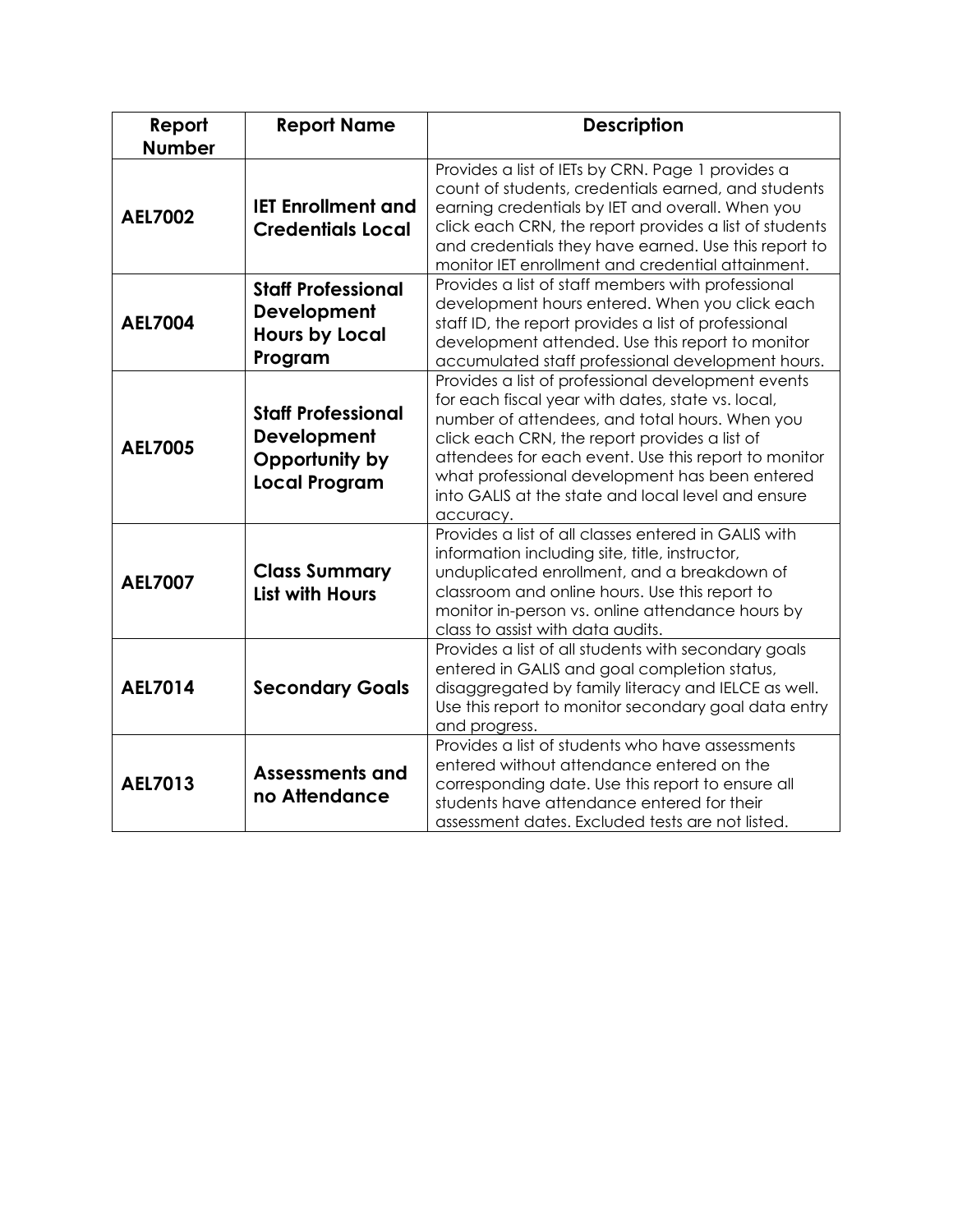#### <span id="page-4-0"></span>**NRS Reports**

The following reports replicate the state-level NRS reports, but can be run by local program and fiscal year. These reports only include NRS students (students with at least 12 hours and an approved pre-test).

| Report<br><b>Number</b> | <b>Report Name</b>                                                     | <b>Description/Instructions</b>                                                                                                                                                                                                                                                                                                                      |
|-------------------------|------------------------------------------------------------------------|------------------------------------------------------------------------------------------------------------------------------------------------------------------------------------------------------------------------------------------------------------------------------------------------------------------------------------------------------|
| <b>AEL0087</b>          | <b>Table 1 WIOA Local</b>                                              | Provides a breakdown of NRS students by EFL,<br>race/ethnicity, and sex.                                                                                                                                                                                                                                                                             |
| <b>AEL0089</b>          | <b>Table 2 WIOA Local</b>                                              | Provides a breakdown of NRS students by<br>race/ethnicity, sex, and age.                                                                                                                                                                                                                                                                             |
| AEL0091                 | <b>Table 3 WIOA Local</b>                                              | Provides a breakdown of NRS students by program<br>type (ABE, ASE, ESL, IELCE, IET) and age. Use this<br>report to determine the number of IET NRS students<br>enrolled.                                                                                                                                                                             |
| <b>AEL0328</b>          | Table 4 MSG and<br><b>Attendance by</b><br><b>Date</b>                 | Provides a breakdown of MSG performance by EFL.<br>Use this report to run Table 4 for a specific date<br>range. Can obtain a drilldown list of NRS students<br>and their MSG status.                                                                                                                                                                 |
| <b>AEL0095</b>          | Table 4 MSG and<br><b>Attendance by EFL</b>                            | Provides a breakdown of MSG performance by EFL.<br>This is a program's official Table 4 report. Can obtain<br>a drilldown list of NRS students and their MSG status.                                                                                                                                                                                 |
| <b>AEL0334</b>          | Table 4 MSG and<br>Attendance by<br>Instructor, CRN,<br><b>Student</b> | Provides a breakdown of MSG performance by<br>instructor that programs can then drilldown by CRN<br>and student. Use this report to analyze MSG<br>performance by instructor for a specific date range.<br>Can obtain a drilldown list of NRS students and their<br>MSG status. This is the recommended report for<br>analyzing program performance. |
| <b>AEL0214</b>          | Table 4 MSG and<br>Attendance by<br>Instructor, EFL,<br><b>Student</b> | Provides a breakdown of MSG performance by<br>instructor that programs can then drilldown by EFL<br>and student. Use this report to analyze MSG<br>performance by instructor for a specific date range.<br>Can obtain a drilldown list of NRS students and their<br>MSG status.                                                                      |
| <b>AEL0335</b>          | Table 4 MSG by<br>Site, CRN, Student                                   | Provides a breakdown of MSG performance by site<br>that programs can then drilldown by CRN and<br>student. Use this report to analyze MSG performance<br>by site for a specific date range. Can obtain a<br>drilldown list of NRS students and their MSG status.                                                                                     |
| AEL0216                 | Table 4 MSG by<br>Site, EFL, Student                                   | Provides a breakdown of MSG performance by site<br>that programs can then drilldown by EFL and<br>student. Use this report to analyze MSG performance<br>by site. Can obtain a drilldown list of NRS students<br>and their MSG status.                                                                                                               |
| <b>AEL0097</b>          | <b>Table 4B Post-</b><br><b>Tested Participants</b>                    | Provides a breakdown of MSG performance for pre-<br>and post-tested students only. Use this report to<br>analyze post-test rates and MSG performance for<br>post-tested students. Can obtain a drilldown list of<br>post-tested students and their MSG status.                                                                                       |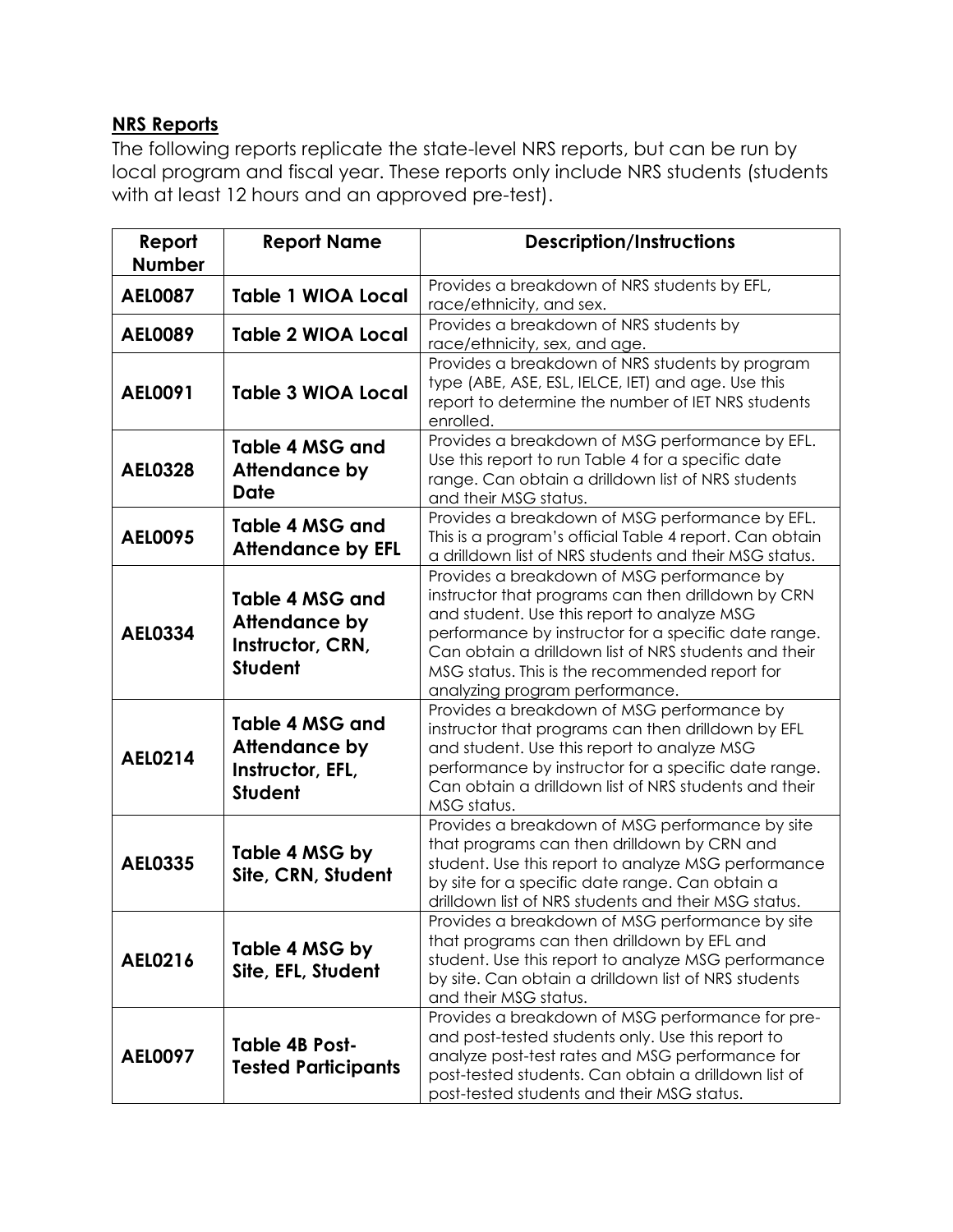| Report<br><b>Number</b> | <b>Report Name</b>                                                        | <b>Description/Instructions</b>                                                                                                                                                                                                                                                                                                               |
|-------------------------|---------------------------------------------------------------------------|-----------------------------------------------------------------------------------------------------------------------------------------------------------------------------------------------------------------------------------------------------------------------------------------------------------------------------------------------|
| <b>AEL0215</b>          | <b>Table 4B Post-</b><br><b>Tested Participants</b><br>by Instructor, EFL | Provides a breakdown of MSG performance for pre-<br>and post-tested students that programs can<br>drilldown by instructor and EFL. Use this report to<br>analyze post-test rates and MSG performance for<br>post-tested students by instructor. Can obtain a<br>drilldown list of post-tested students by instructor and<br>their MSG status. |
| <b>AEL7017</b>          | <b>Table 4C WIOA</b><br>Local                                             | Provides a breakdown of MSG performance for<br>distance education (>50% hours are proxy) students<br>by EFL. Can obtain a drilldown list of distance<br>education students and their MSG status.                                                                                                                                              |
| <b>AEL7012</b>          | Table 6 WIOA Local                                                        | Provides a breakdown of NRS students by student<br>status, including employment, previous education,<br>family literacy, workplace literacy, and corrections.<br>Can obtain a drilldown list of NRS students and<br>individual status designations.                                                                                           |
| <b>AEL0012</b>          | <b>Table 7 WIOA Local</b>                                                 | Provides a breakdown of active and inactive staff<br>roles and part-time/full-time status. Can obtain a<br>drilldown of all staff and their position, years of<br>experience, certification, personnel type, and status.                                                                                                                      |

## <span id="page-5-0"></span>**Sign-In Sheets**

| Report<br><b>Number</b> | <b>Report Name</b>                                       | <b>Description/Instructions</b>                                        |
|-------------------------|----------------------------------------------------------|------------------------------------------------------------------------|
| <b>AEL0074</b>          | <b>Sign In Sheet Daily</b><br>by Instructor              | Provides a sign-in sheet that can be used for<br>one day.              |
| <b>AEL0283</b>          | Sign In Sheet<br><b>Weekly by Instructor</b><br>4 Column | Provides a sign-in sheet that can be used for<br>four days in a week.  |
| <b>AEL0073</b>          | Sign In Sheet<br><b>Weekly by Instructor</b>             | Provides a sign-in sheet that can be used for<br>three days in a week. |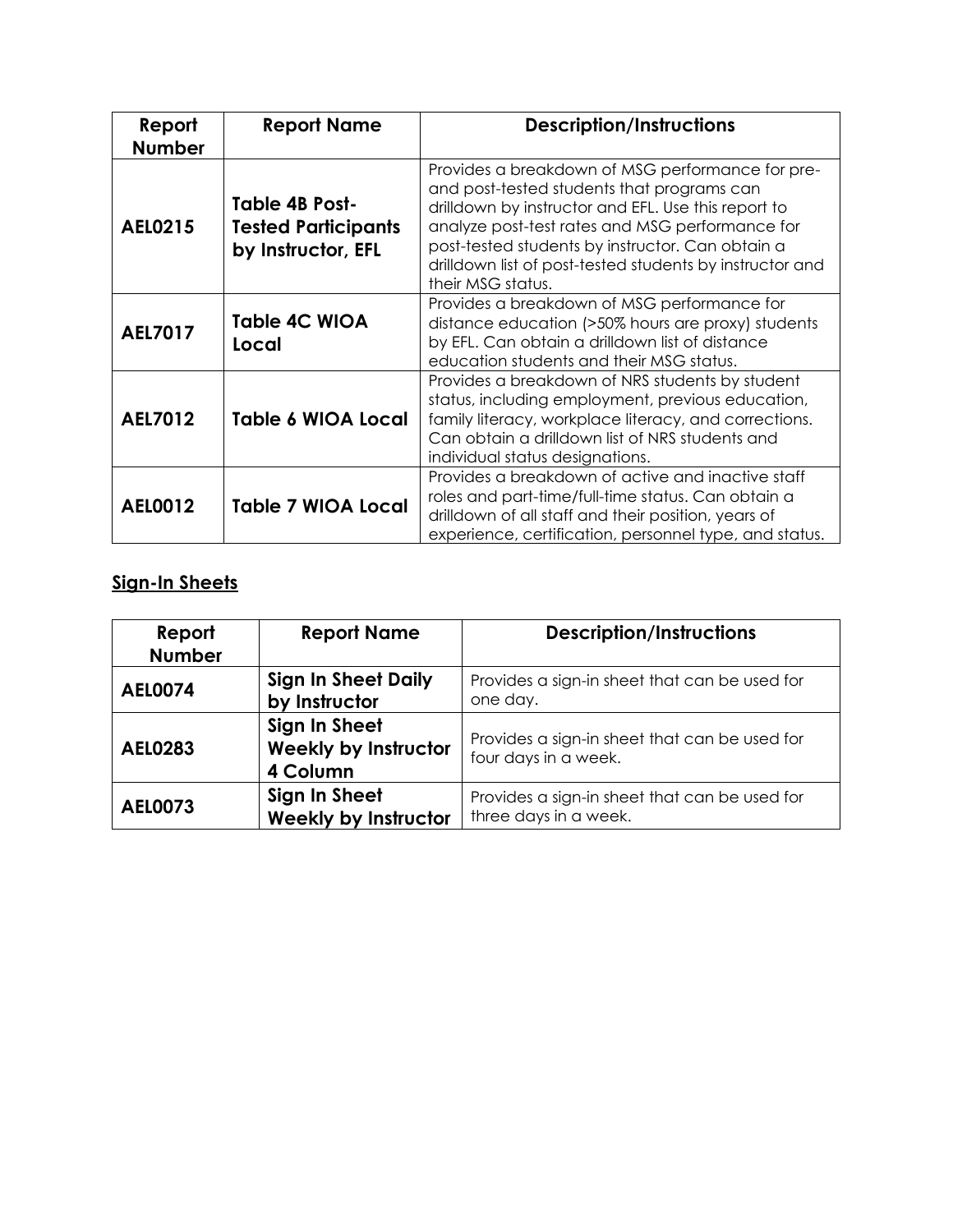# <span id="page-6-0"></span>**System Level Reports**

The following reports provide data for all adult education students in Georgia and include reports available as of the latest publication date of the user guide.

| Report         | <b>Report Name</b>                                                                | <b>Description/Instructions</b>                                                                                                                                                       |
|----------------|-----------------------------------------------------------------------------------|---------------------------------------------------------------------------------------------------------------------------------------------------------------------------------------|
| <b>Number</b>  |                                                                                   |                                                                                                                                                                                       |
| N/A            | <b>Joint Report</b><br><b>Barriers to</b><br>Employment (p.2)                     | Provides a breakdown of the primary indicators of<br>performance by barriers to employment categories<br>for all periods of participation in a report year.                           |
| N/A            | <b>Joint Report</b><br><b>Credential</b><br>Attainment (p.3)                      | Provides a breakdown of credential attainment for<br>relevant periods of participation in a report year.                                                                              |
| N/A            | <b>Joint Report</b><br><b>Measurable Skill</b><br>Gains (p.4)                     | Provides a breakdown of MSG achievement for<br>relevant periods of participation in a report year.                                                                                    |
| N/A            | Joint Report -<br>Participant<br><b>Characteristics</b><br>(p.1)                  | Provides a breakdown of the primary indicators of<br>performance by age, race/ethnicity, and sex for all<br>periods of participation in a report year.                                |
| AES0019        | Table 1 WIOA                                                                      | Provides a breakdown of NRS students by EFL,<br>race/ethnicity, and sex.                                                                                                              |
| AES0029        | Table 10 WIOA                                                                     | Provides a breakdown of the primary indicators of<br>performance for NRS corrections participants.                                                                                    |
| <b>AES0342</b> | Table 11 WIOA                                                                     | Provides a breakdown of the primary indicators of<br>performance for NRS IET participants.                                                                                            |
| <b>AES0020</b> | Table 2 WIOA                                                                      | Provides a breakdown of NRS students by<br>race/ethnicity, sex, and age.                                                                                                              |
| AES0339        | Table 2A WIOA                                                                     | Provides a breakdown of students with less than 12<br>contact hours by race/ethnicity, sex, and age.                                                                                  |
| <b>AES0021</b> | <b>Table 3 WIOA</b>                                                               | Provides a breakdown of NRS students by program<br>type (ABE, ASE, ESL, IELCE, IET) and age. Use this<br>report to determine the number of IET NRS students<br>enrolled in the state. |
| <b>AES0022</b> | <b>Table 4 WIOA</b>                                                               | Provides a breakdown of MSG performance by EFL<br>for all NRS students in the state.                                                                                                  |
| <b>AEL0008</b> | <b>Table 4 WIOA</b><br>Local – MSG and<br><b>Attendance</b><br><b>Single Page</b> | Provides each program's local Table 4 report on a<br>single page. Note: For accurate historical<br>comparisons, programs should archive copies of this<br>report over time.           |
| <b>AES0340</b> | <b>Table 4A WIOA</b>                                                              | Provides a breakdown of EFL gains (pre/post-testing<br>or transition to postsecondary) by EFL for NRS<br>students in the state.                                                       |
| AES0023        | Table 4B WIOA                                                                     | Provides a breakdown of EFL gains for pre- and post-<br>tested NRS participants in the state.                                                                                         |
| AES0293        | <b>Table 4C WIOA</b>                                                              | Provides a breakdown of MSG performance by EFL<br>for all NRS distance education students in the state.                                                                               |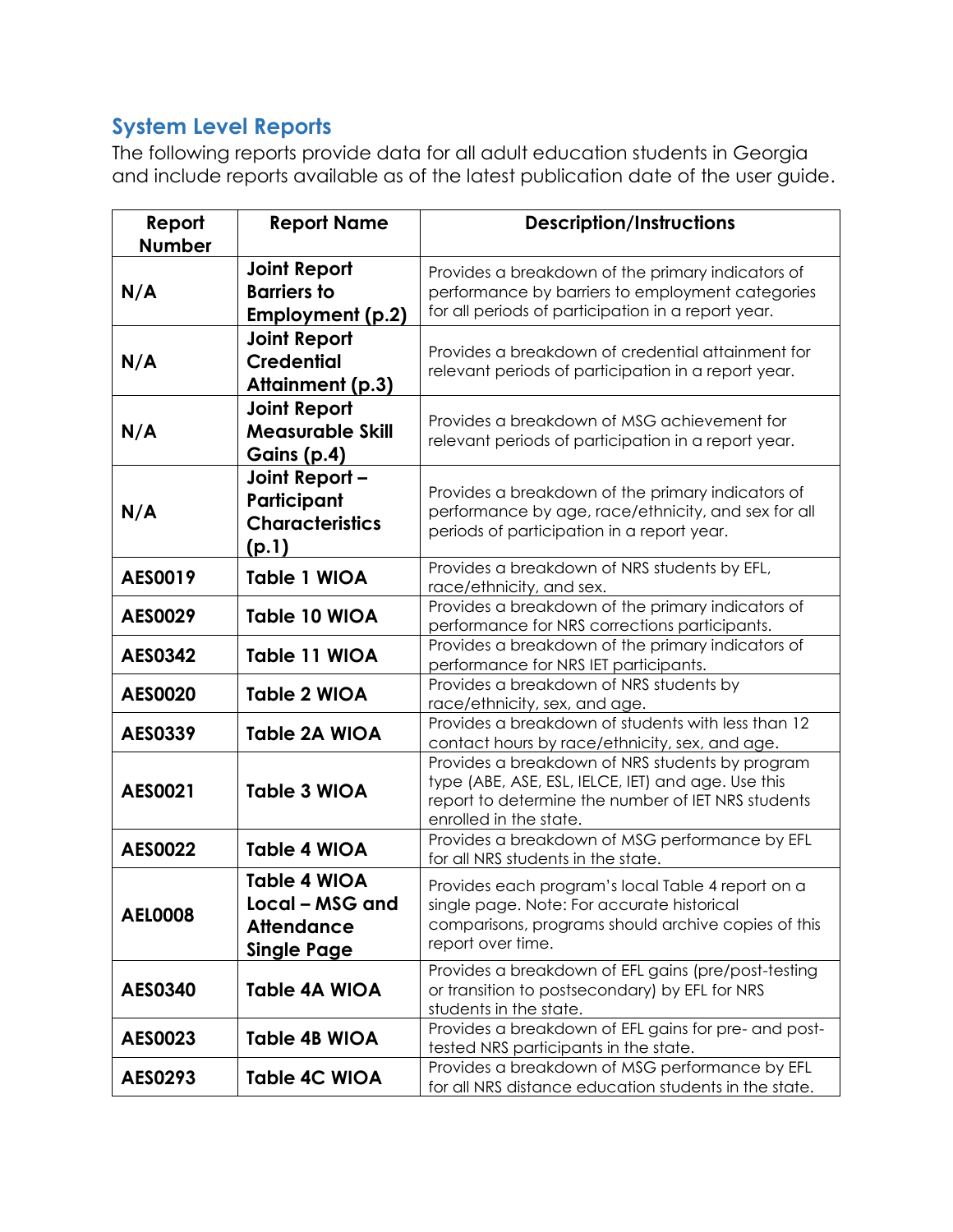| Report<br><b>Number</b> | <b>Report Name</b>                                                                           | <b>Description/Instructions</b>                                                                                                                              |
|-------------------------|----------------------------------------------------------------------------------------------|--------------------------------------------------------------------------------------------------------------------------------------------------------------|
| <b>AES0024</b>          | <b>Table 5 WIOA</b>                                                                          | Provides a breakdown of the employment and<br>credential primary indicators of performance for NRS<br>participants in the state.                             |
| AES0296                 | Table 5A WIOA                                                                                | Provides a breakdown of the employment and<br>credential primary indicators of performance for NRS<br>distance education participants in the state.          |
| <b>AES0025</b>          | Table 6 WIOA                                                                                 | Provides a breakdown of participant status for NRS<br>participants, including employment status, highest<br>level of education, and corrections information. |
| AES0026                 | Table 7 WIOA                                                                                 | Provides a breakdown of adult education personnel<br>by job function, years of experience, and<br>certification.                                             |
| AES0341                 | Table 9 WIOA                                                                                 | Provides a breakdown of the primary indicators of<br>performance for NRS IELCE participants.                                                                 |
| AES0001                 | <b>Unduplicated</b><br><b>Student Count</b>                                                  | Provides the total count of students with at least 0.25<br>hours of attendance for the state and by local<br>program.                                        |
| AES0006                 | <b>Unduplicated</b><br><b>Student Count by</b><br><b>Distance</b><br><b>Education Status</b> | Provides the total count of students and distance<br>education students with at least 0.25 hours of<br>attendance for the state and by local program.        |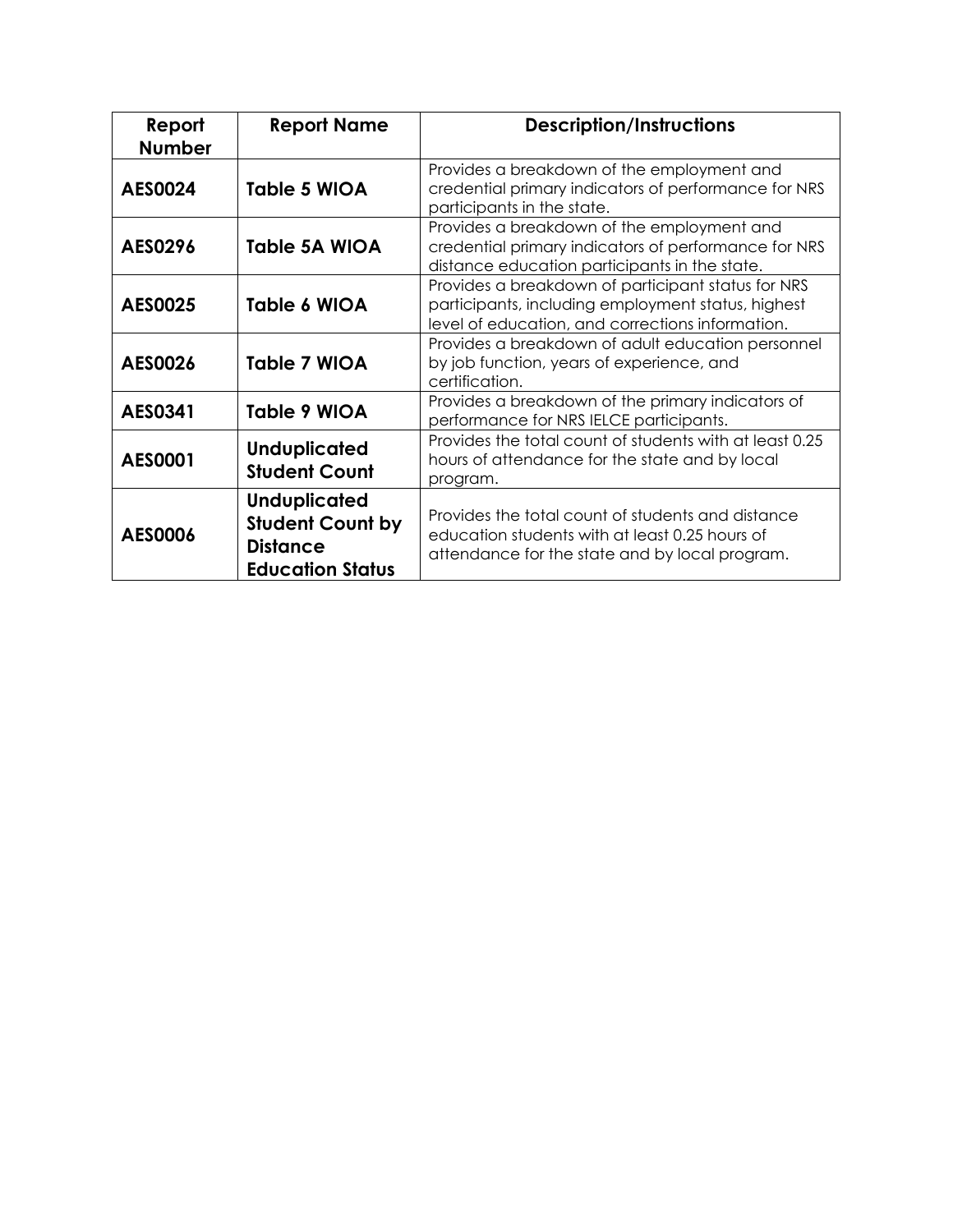## <span id="page-8-0"></span>**Report Development Timeline**

In May 2020, the Technical College System of Georgia (TCSG) Information Technology & Data Resources (ITDR) and Office of Adult Education (OAE) migrated GALIS reports from the Crystal server to IBM Cognos to address data security concerns. Since the migration, TCSG has been developing GALIS reports in Cognos to accommodate federal reporting requirements as well as local provider reporting needs.

OAE and ITDR have established the following report development timeline based on user feedback from local providers as well as National Reporting System and OAE priorities. The timeline provides **estimates** of report release dates that are subject to change. Report development may be impacted by many factors, such as data validation and testing.

*Expected release in May 2022:* 

- Local and system level report that provides totals and drilldowns of students enrolled in postsecondary.
- Local and system level report that provides counts and percentages of barriers to employment indicators.

*Expected release in June 2022*:

- Local level NRS Table 4 by county.
- Local level report on all tests for students.
- Local level report that provides information on non-IET student training entered into GALIS.

*Expected release in July 2022*:

End-of-year snapshots dashboard.

OAE will continue to update this list as reports are developed.